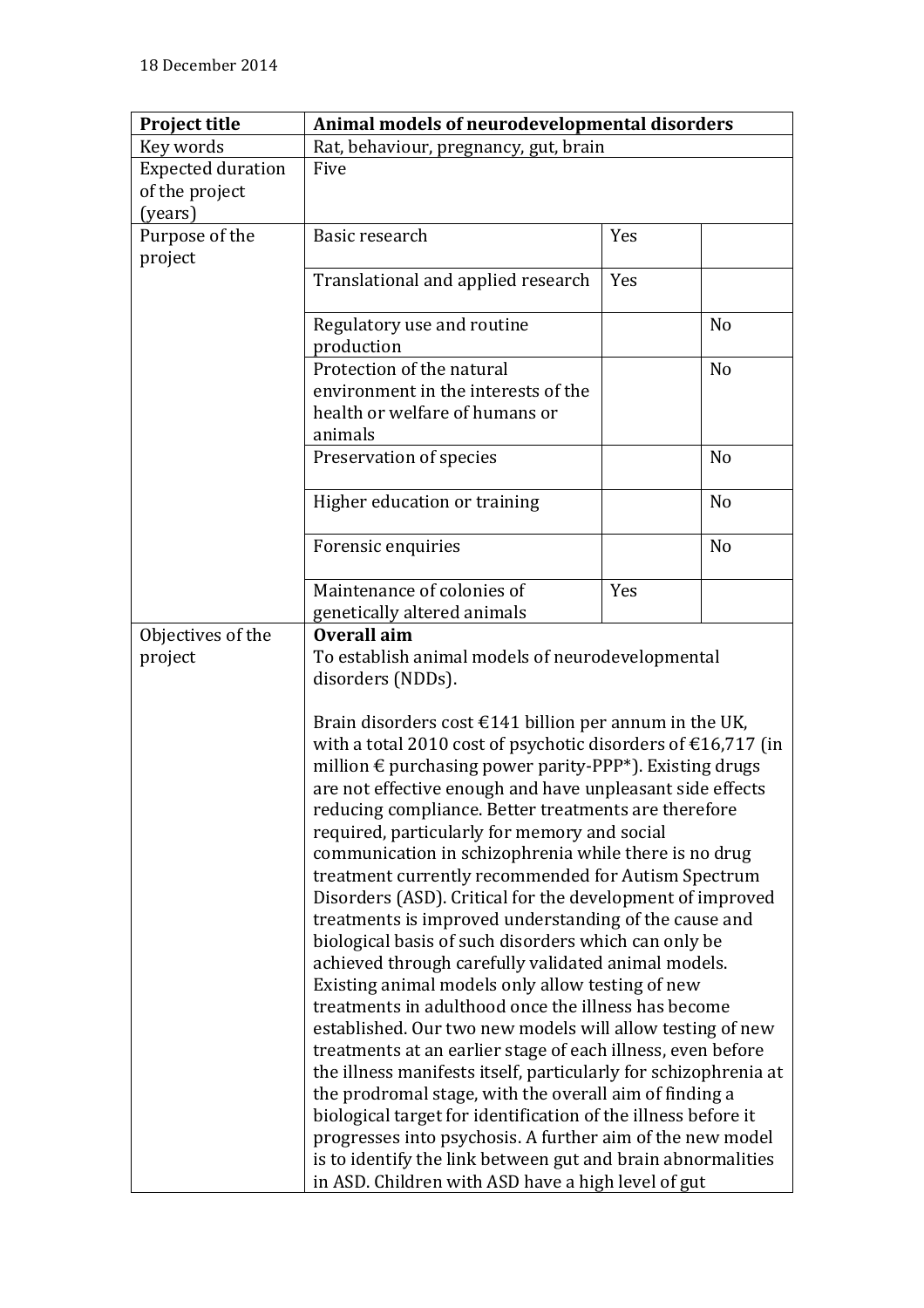|                                                                                                                                          | disorders and strong scientific evidence supports the<br>theory that this may be the cause of some of the brain<br>disturbances and a new target for drug therapy. This<br>project aims to establish two new animal models of brain<br>disorders that have a developmental basis, ie that are<br>partly produced by a disturbance in pregnancy.                                                                                                                                                                                                                                                                                                                                                                                                                                                                                                                                                                                                                                                                      |  |
|------------------------------------------------------------------------------------------------------------------------------------------|----------------------------------------------------------------------------------------------------------------------------------------------------------------------------------------------------------------------------------------------------------------------------------------------------------------------------------------------------------------------------------------------------------------------------------------------------------------------------------------------------------------------------------------------------------------------------------------------------------------------------------------------------------------------------------------------------------------------------------------------------------------------------------------------------------------------------------------------------------------------------------------------------------------------------------------------------------------------------------------------------------------------|--|
| <b>Potential benefits</b><br>likely to derive<br>from this project                                                                       | Humans will benefit from the project in a variety of ways.<br>Psychotic disorders and ASD reduce the quality of life for<br>patients and carers dramatically and have a large economic<br>cost. Improved treatments have not been successfully<br>developed due to a lack of understanding of the biological<br>basis of these diseases due to limited animal models. For<br>any disorder, prevention is better than cure and early<br>treatment is more successful than late treatment. Our work<br>aims to identify a biological target for early identification<br>of the illness, early treatment and prevention of the illness<br>becoming manifest as eg psychosis. This will limit the<br>detrimental effects to the patient's social and academic life.<br>The benefits will be economic and in quality of life for<br>patients and carers.<br>Animals (in our lab and others) will benefit from<br>development of improved, food-rewarded ethologically<br>relevant tests, see section on refinement above. |  |
| Species and<br>approximate<br>numbers of<br>animals expected<br>to be used, and<br>anticipated period<br>of time                         | 2700 rats over 5 years                                                                                                                                                                                                                                                                                                                                                                                                                                                                                                                                                                                                                                                                                                                                                                                                                                                                                                                                                                                               |  |
| <b>Expected adverse</b><br>effects and the<br>likely/expected<br>level of severity.<br>What will happen<br>to the animals at<br>the end. | The level of severity is expected to be moderate. Pregnant<br>rats will be given an agent (reduced activated virus or<br>bacteria or valproate, a drug used for epilepsy) at various<br>times of pregnancy. This is likely to induce a mild and<br>short-lived infection or pharmacological response in the<br>mother, lasting less than 24 hours (increased body<br>temperature and mild sickness). Behavioural techniques<br>are generally not stressful and can, in certain cases, be<br>considered enrichment for the animals. We intend to stress<br>the animals using an ethological and disease relevant<br>stressor such as mixing up cage groups or short-term<br>social isolation or introduction of a relevant parasite into<br>the GI tract. At the end of the study, or as part of the<br>experimental procedure (eg to perform assessment of<br>brain changes induced by the interventions) rats will be                                                                                               |  |